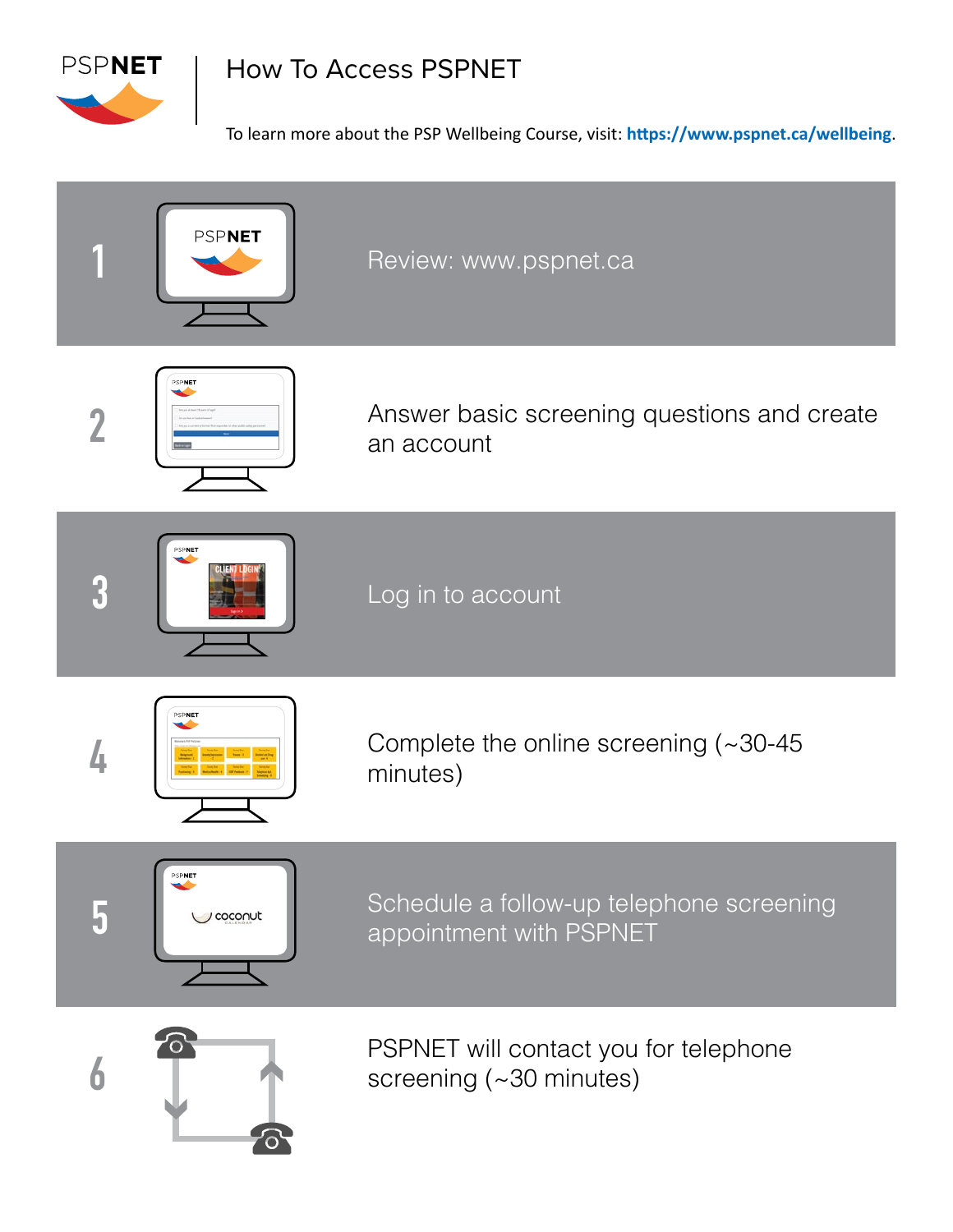

Use Firefox or Google Chrome.

Select **'My Account'** from the menu.



### 1. Select **'New Client? Create An Account'**.



We offer adults free Online Cognitive Behaviour Therapy. Online Cognitive Behaviour Therapy involves reviewing educational material online with the support of a therapist or a guide. The approach is found to be effective and is a convenient way to receive care.

**Account Signup**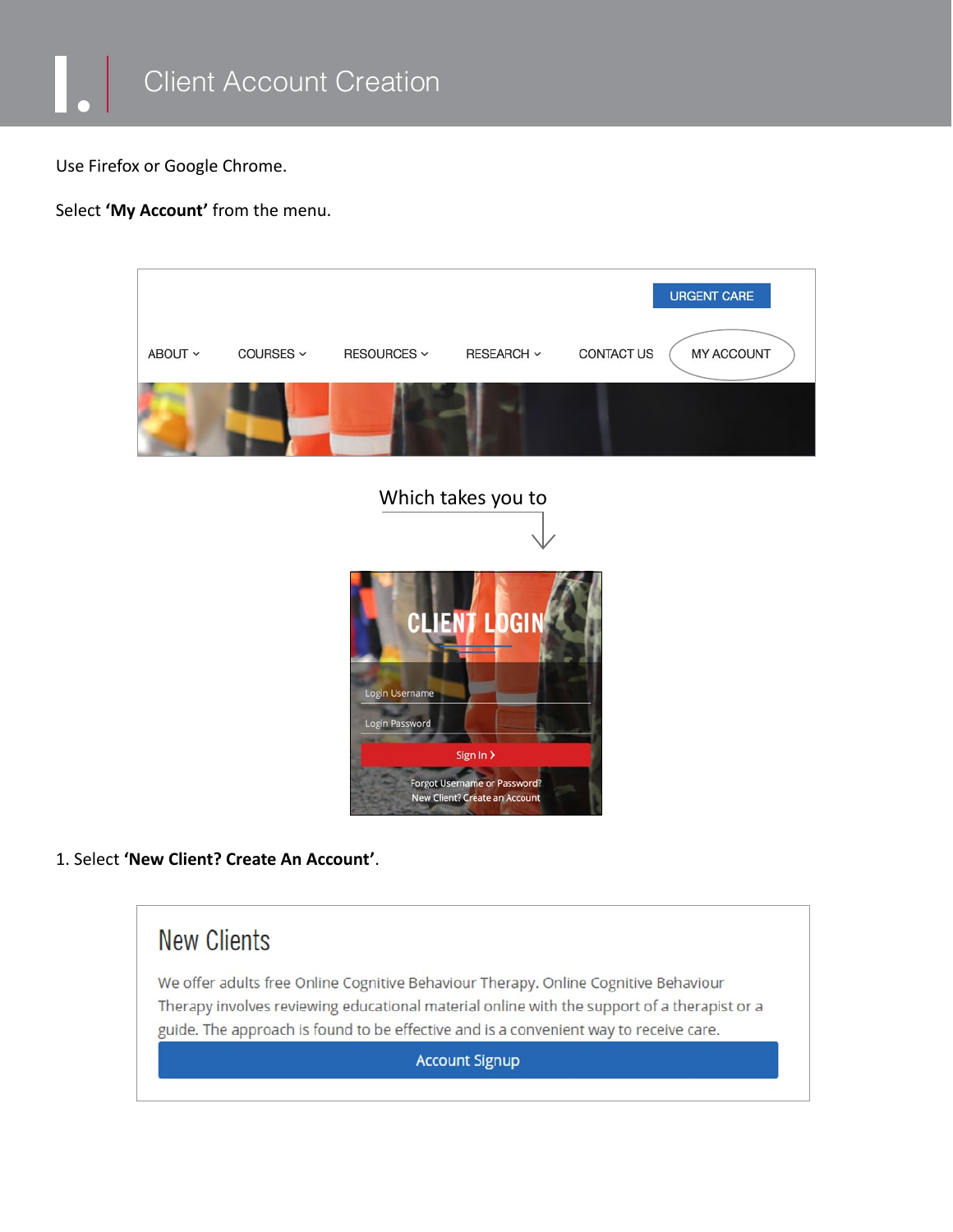#### 2. Answer questions and click **'Next'**

#### 3. Complete **'Self Enrollment'**. A valid email address is required.

| correctly entered before proceeding. | Please complete the form below to create your account. After you complete the form you<br>will receive an email asking you to confirm your account and complete the self-enrollment<br>process. After this, you will be able to login to the website and complete the consent form<br>and full online screening questionnaire. At the end of the online screening, you will be asked<br>to schedule a telephone appointment with a PSPNET staff member to discuss the results of<br>the online screening and determine whether internet-delivered cognitive behaviour therapy<br>is a good fit for you. To avoid errors with this process, please check that your email is |
|--------------------------------------|----------------------------------------------------------------------------------------------------------------------------------------------------------------------------------------------------------------------------------------------------------------------------------------------------------------------------------------------------------------------------------------------------------------------------------------------------------------------------------------------------------------------------------------------------------------------------------------------------------------------------------------------------------------------------|
| <b>First name</b>                    | Last name                                                                                                                                                                                                                                                                                                                                                                                                                                                                                                                                                                                                                                                                  |
| <b>Email address</b>                 | Confirm email address                                                                                                                                                                                                                                                                                                                                                                                                                                                                                                                                                                                                                                                      |
| name@domain.ca                       | name@domain.ca                                                                                                                                                                                                                                                                                                                                                                                                                                                                                                                                                                                                                                                             |
| Password <b>O</b>                    | <b>Password Confirmation</b>                                                                                                                                                                                                                                                                                                                                                                                                                                                                                                                                                                                                                                               |
|                                      |                                                                                                                                                                                                                                                                                                                                                                                                                                                                                                                                                                                                                                                                            |
|                                      |                                                                                                                                                                                                                                                                                                                                                                                                                                                                                                                                                                                                                                                                            |
|                                      | <b>Create Account</b>                                                                                                                                                                                                                                                                                                                                                                                                                                                                                                                                                                                                                                                      |

4. Click **'Create Account'**. A system generated username will be provided on the screen and will also be emailed to you. This username is needed to log in.



- 5. You will be sent a confirmation email.
- 6. Click on the confirmation email link to verify your email address and confirm your account.
- 7. You can now sign into your account with the username provided and the password you created.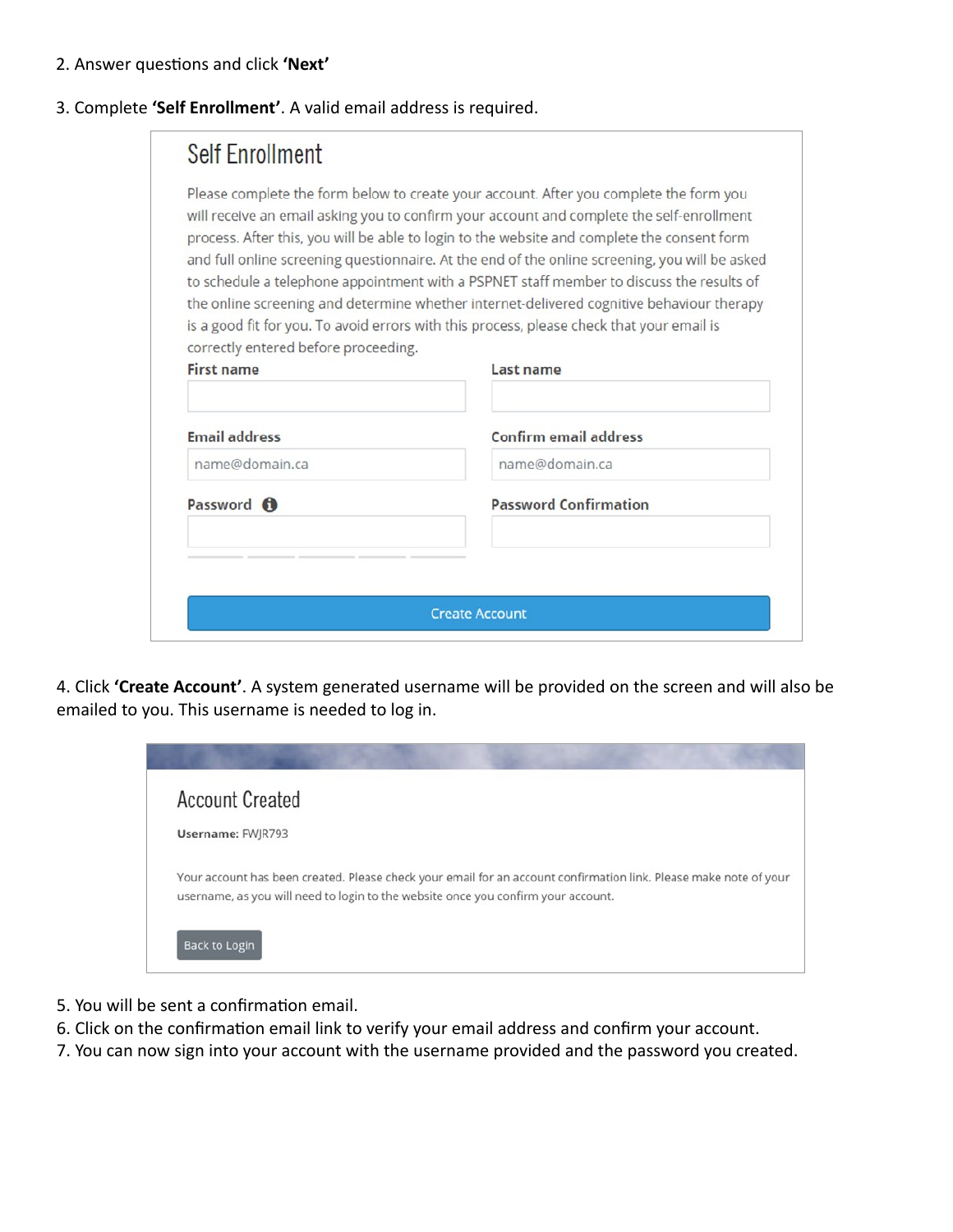Online Screening

8. To self-enroll in the Online Screen, click **'Courses'** where it says "You are not currently enrolled in any Courses".



9. A **'Pre-Screen Self Enrollment'** page will open. Click on **'Begin PSP PreScreen'** to enroll in the online screening.

|                                                                        | <b>COURSES</b>        |  |
|------------------------------------------------------------------------|-----------------------|--|
| Pre-Screen Self Enrollment                                             |                       |  |
| <b>PSP PreScreen</b><br>Prescreen for the PSPNET PSP Wellbeing Course. |                       |  |
|                                                                        | Begin PSP PreScreen → |  |

10. Click the **'Consent Form'**.

| Welcome to PSP PreScreen               |  |
|----------------------------------------|--|
| Please complete the following surveys: |  |
| <b>Survey Due</b>                      |  |
| <b>Consent Form</b>                    |  |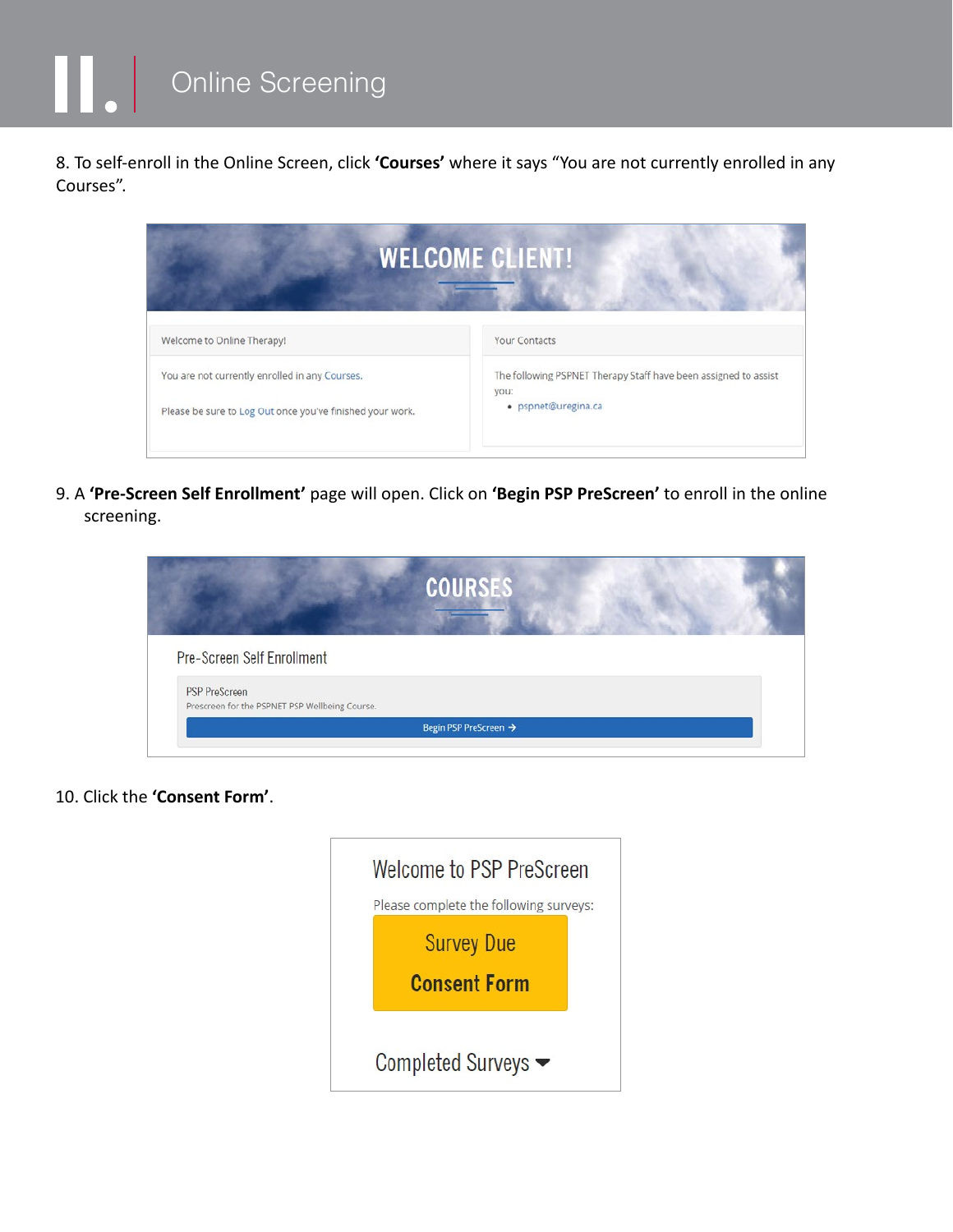| 1. By completing and submitting the questionnaire, I understand that my free and informed consent is implied and I understand the conditions of participation<br>in the PSP Wellbeing Screening. * |  |
|----------------------------------------------------------------------------------------------------------------------------------------------------------------------------------------------------|--|
| @ Yes                                                                                                                                                                                              |  |

12. Complete the online surveys in the order listed from 1-8.

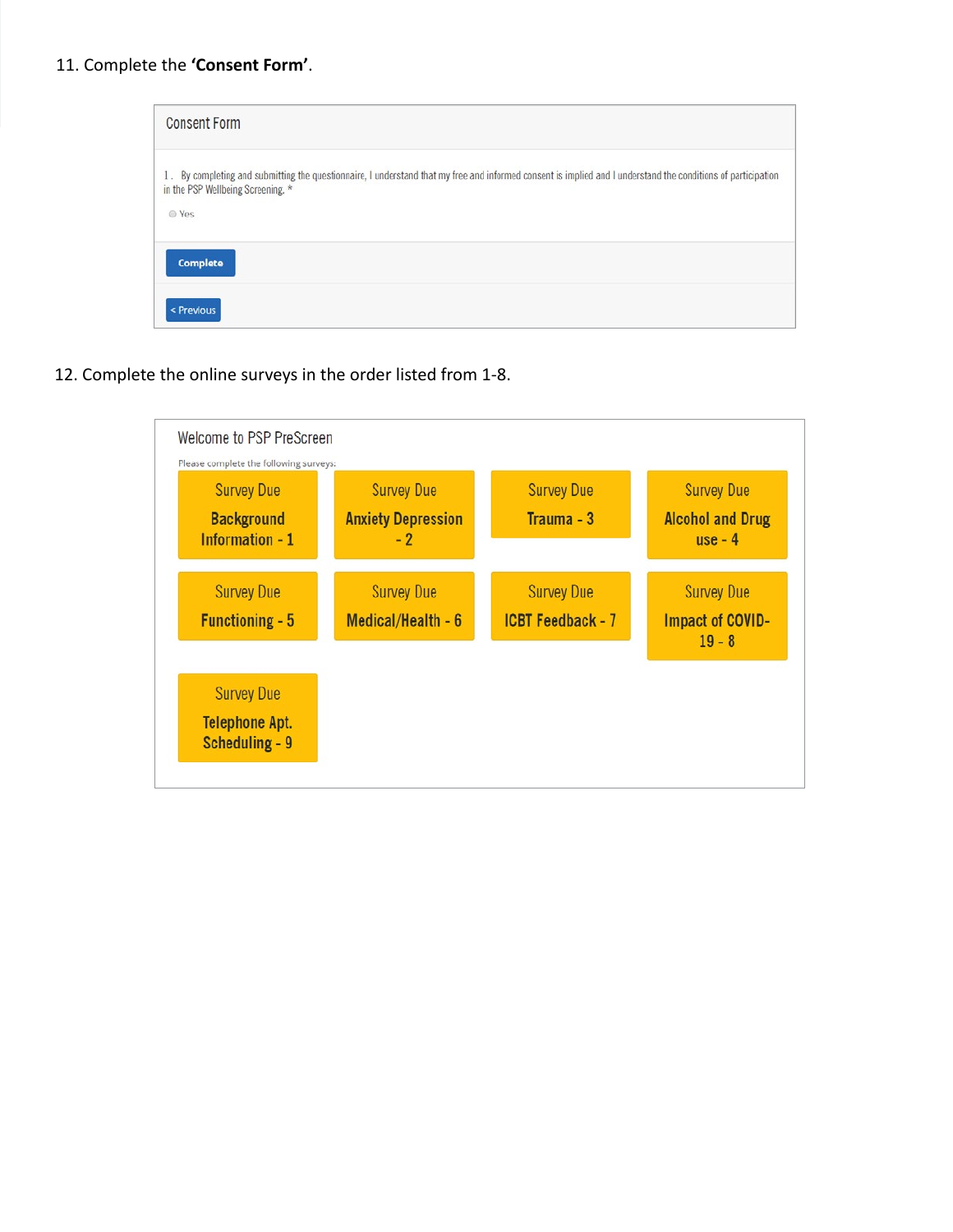## 13. Click **'Telephone Apt. Scheduling – 8'** survey and it will bring up the **'Coconut Calendar'** link.



14. You will be presented with a calendar. Please select a time to schedule a telephone screening.

| Service                                                          |     |              |            |            |         |     |               |           |                        |
|------------------------------------------------------------------|-----|--------------|------------|------------|---------|-----|---------------|-----------|------------------------|
| Telephone Screen                                                 |     |              |            |            |         |     |               |           |                        |
| Location                                                         |     |              |            | March 2020 |         |     | $\rightarrow$ | Select a  | America/Regina (-06:00 |
| Regina Office                                                    | Sun | Mon          | Tue        | Wed        | Thu     | Fri | Sat           | Time      | CST)                   |
| Two Research Drive, 2 Research Dr.<br>Regina, SK S4S 7J7, Canada | 1   | $\mathbf{2}$ | $\sqrt{3}$ | 4          | 5       | 6   | 7             |           |                        |
|                                                                  |     |              |            |            |         |     |               | Morning   |                        |
| Date & Time                                                      | 8   | $\circ$      | 10         | 11         | 12      | 13  | 14            | 9:00 AM   | 10:00 AM               |
| Details                                                          | 15  | 16           | 17         | 18         | 19      | 20  | 21            |           |                        |
| Summary                                                          | 22  | 23           | 24         | 25         | 26<br>× | 27  | 28            | 11:00 AM  |                        |
|                                                                  | 29  | 30           | 31         |            |         |     |               | Afternoon |                        |
|                                                                  |     |              |            |            |         |     |               | 1:30 PM   | 2:30 PM                |
|                                                                  |     |              |            |            |         |     |               |           |                        |
|                                                                  |     |              |            |            |         |     |               |           |                        |
|                                                                  |     |              |            |            |         |     |               |           |                        |
| Powered By                                                       |     |              |            |            |         |     |               |           |                        |
| coconut                                                          |     |              |            |            |         |     |               |           |                        |